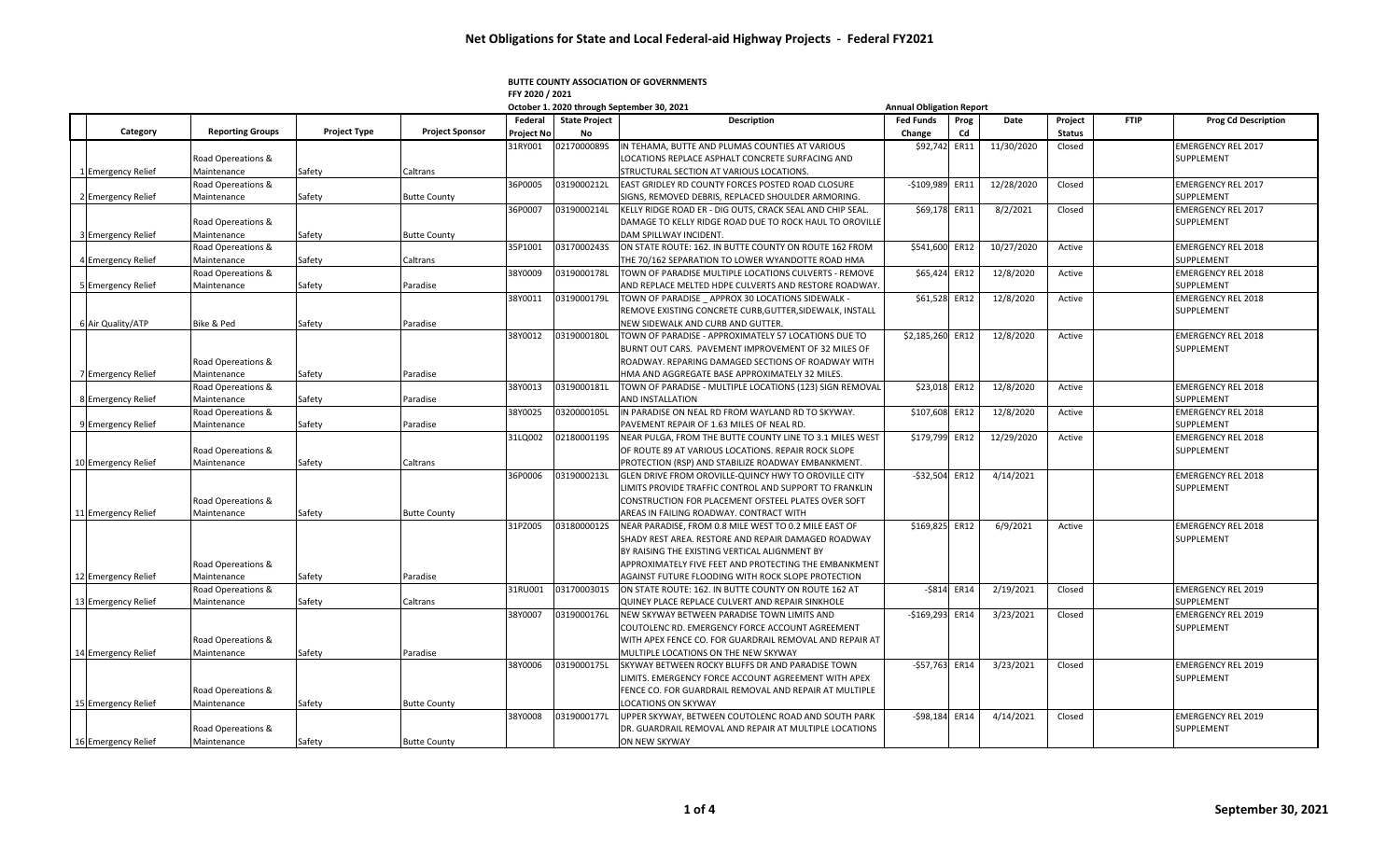|                            |                    |               |                     | 31PZ001 | 0317000238S | ON STATE ROUTE: 70. IN BUTTE COUNTY ON ROUTE 70            | $-$1,525$ ER14   |             | 4/14/2021  | Closed |               | <b>EMERGENCY REL 2019</b>             |
|----------------------------|--------------------|---------------|---------------------|---------|-------------|------------------------------------------------------------|------------------|-------------|------------|--------|---------------|---------------------------------------|
|                            |                    |               |                     |         |             | APPROXIMATELY 0.8 MILES WEST OF SHADY REST STOP TO         |                  |             |            |        |               | SUPPLEMENT                            |
|                            | Road Opereations & |               |                     |         |             | APPROXIMATELY 0.2 MILES EAST OF SHADY REST STOP            |                  |             |            |        |               |                                       |
| 17 Emergency Relief        | Maintenance        | Safety        | Caltrans            |         |             | RECONSTRUCT RSP EMBANKMENT                                 |                  |             |            |        |               |                                       |
|                            |                    |               |                     | 38Y0022 | 0320000084L | BUTTE COUNTY - SKYWAY RESTORATION REMOVE DAMAGE            | \$227,055 ER14   |             | 4/28/2021  | Active |               | <b>EMERGENCY REL 2019</b>             |
|                            | Road Opereations & |               |                     |         |             | ROADWAY STRUCTURE, REPLACE IN KIND, SHOULDER BACK,         |                  |             |            |        |               | SUPPLEMENT                            |
| 18 Emergency Relief        | Maintenance        | Safety        | <b>Butte County</b> |         |             | STRIPE/MARKINGS                                            |                  |             |            |        |               |                                       |
|                            |                    |               |                     | 37Y4002 | 0320000035S | IN AND NEAR PARADISE, FROM 0.3 MILE SOUTH OF AIRPORT       | \$117,696 ER14   |             | 6/8/2021   | Active | SHOPP-ER      | <b>EMERGENCY REL 2019</b>             |
|                            |                    |               |                     |         |             | ROAD TO 0.2 MILE NORTH OF OLD CLARK ROAD. STABILIZE THE    |                  |             |            |        |               | SUPPLEMENT                            |
|                            |                    |               |                     |         |             |                                                            |                  |             |            |        |               |                                       |
|                            | Road Opereations & |               |                     |         |             | FIRE DAMAGED CUT SLOPES, WIDEN SHOULDERS TO CREATE         |                  |             |            |        |               |                                       |
| 19 Emergency Relief        | Maintenance        | Safety        | Paradise            |         |             | CATCHMENT AREA FOR ROCKFALL DEBRIS, AND IMPROVE            |                  |             |            |        |               |                                       |
|                            | Road Opereations & |               |                     | P070090 | 031E1602/9S | BUT CO;@ OPHIR RD/PACIFIC HEIGHTS RD;SR-70 RELOCATE        | $-52,876$ H050   |             | 11/24/2020 | Closed |               | NATL HIGHWAY SYS - STEA03             |
| 20 Regional Transportation | Maintenance        | Safety        | Caltrans            |         |             | INTERSECTION; INST SIG                                     |                  |             |            |        |               |                                       |
|                            | Road Opereations & |               |                     | P070093 | 031E1604S   | ON STATE ROUTE: 70. BUT CO;NR OROVILLE;OPHIR TO GEORGIA    |                  | \$1 H240    | 2/17/2021  | Closed |               | STP - STATE FLEXIBLE - STEA03         |
| 21 Regional Transportation | Maintenance        | Safety        | Caltrans            |         |             | PAC. WAY RECONSTR INTRIX; INST SIG & LIG                   |                  |             |            |        |               |                                       |
|                            |                    |               |                     | 5912068 | 03928563L   | OREGON GULCH ROAD AT MORRIS RAVINE BR.#12C-0180 BRIDGE     | $-$1,216$ L110   |             | 3/1/2021   | Closed | 08RTP5-12     | <b>BRIDGE PROGRAM - 15% OFF</b>       |
| 22 Bridge                  | <b>Bridge</b>      | <b>Bridge</b> | <b>Butte County</b> |         |             | REPLACEMENT- (TC)                                          |                  |             |            |        |               |                                       |
|                            | Road Opereations & |               |                     | P070093 | 031E1604S   | ON STATE ROUTE: 70. BUT CO;NR OROVILLE;OPHIR TO GEORGIA    | \$80,290         | L240        | 2/17/2021  | Closed |               | SURFACE TRANSPORTATION FLEX           |
| 23 Regional Transportation | Maintenance        | Safety        | Caltrans            |         |             | PAC. WAY RECONSTR INTRIX;INST SIG & LIG                    |                  |             |            |        |               |                                       |
|                            | Road Opereations & |               |                     | 5142032 | 03929282L   | TABLE MOUNTAIN BLVD./NELSON AVE./CHEROKEE RD NEW           | $-$46,059$ L40E  |             | 9/13/2021  | Active | 10CMQORO      | <b>CONGESTION MITIGATION S-LU EXT</b> |
| 24 Air Quality             | Maintenance        | Air Quality   | Oroville            |         |             | ROUNDABOUT (TC)                                            |                  |             |            |        |               |                                       |
|                            | Road Opereations & |               |                     | X007008 | 033822V4S   | BUT CO;NR OROVILLE;SR-70,99,149,191;VAR * CONSTR           | $-$1,196,395$    | LZ20        | 1/12/2021  | Closed |               | <b>EQUITY BONUS LIMITATION</b>        |
| 25 Regional Transportation | Maintenance        | Safety        | Caltrans            |         |             | EXPRESSWAY & INTERCHANG                                    |                  |             |            |        |               |                                       |
|                            | Road Opereations & |               |                     | P099503 | 03366902/9S | BUT CO; 2MI N/O RIO BONITO RD TO N/O SR-162 E ROADWAY      | $-52,517$        | <b>LZ20</b> | 5/19/2021  | Closed |               | <b>EQUITY BONUS LIMITATION</b>        |
| 26 Regional Transportation | Maintenance        | Safety        | <b>Butte County</b> |         |             | REHABILITATION                                             |                  |             |            |        |               |                                       |
|                            |                    |               |                     | P032044 | 0300020426S | ON STATE ROUTE: 32. NEAR CHICO, FROM POPLAR STREET TO      | -\$272,901 MOE1  |             | 3/29/2021  | Closed | 202-0000-0129 | NATIONAL HWY PERF PROGRAM             |
|                            |                    |               |                     |         |             |                                                            |                  |             |            |        |               |                                       |
|                            |                    |               |                     |         |             | 99/32 SEPARATION ADA COMPLIANCE: CONSTRUCT SIDEWALKS,      |                  |             |            |        |               | <b>EXT</b>                            |
| 27 Air Quality / ATP       | Bike and Ped       | Safety        | Caltrans            |         |             | CURB-RAMPS AND CROSSWALKS - (TC).                          |                  |             |            |        |               |                                       |
|                            | Road Opereations & |               |                     | 5142032 | 03929282L   | TABLE MOUNTAIN BLVD./NELSON AVE./CHEROKEE RD NEW           | -\$31,799 M400   |             | 9/13/2021  | Active | 10CMQORO      | <b>CONGESTION MITIGATION MAP-21</b>   |
| 28 Air Quality             | Maintenance        | Air Quality   | Oroville            |         |             | ROUNDABOUT (TC)                                            |                  |             |            |        |               |                                       |
|                            |                    |               |                     | 5425035 | 0316000118L | SKYWAY @ BLACK OLIVE DRIVE SAFETY, HSIP CYCLE 7, CONVERT A | -\$545 MS3E      |             | 1/8/2021   | Closed | 08RTP5-12     | HIGHWAY SAFETY IMP PROG               |
| <b>Highway Safety</b>      |                    |               |                     |         |             | FOUR-LEG INTERSECTION FROM 2-WAY STOP CONTROL TO FULLY     |                  |             |            |        |               | <b>EXTENS</b>                         |
| 29 Improvement Program     | Safety             | Safety        | Paradise            |         |             | SIGNALIZED INTERSECTION                                    |                  |             |            |        |               |                                       |
|                            |                    |               |                     | P099582 | 0300001119S | ON STATE ROUTE: 99. NEAR CHICO AT THE ROCK CREEK BRIDGE    | -\$532,200 MS3E  |             | 6/10/2021  | Active |               | HIGHWAY SAFETY IMP PROG               |
| 30 Regional Transportation | <b>Bridge</b>      | Bridge        | Caltrans            |         |             | #12-0027 SHOULDER WIDENING ON STRUCTURE - (TC)             |                  |             |            |        |               | <b>EXTENS</b>                         |
|                            |                    |               |                     | 5912060 | 030L0624L   | FOOTHILL BLVD AT WYMAN RAVINE BR. NO. 12C-0341 BRIDGE      | $-51,386$        | Z001        | 12/28/2020 | Closed | 18RTP5-12     | NATIONAL HIGHWAY PERF FAST            |
| 31 Bridge                  | Bridge             | <b>Bridge</b> | <b>Butte County</b> |         |             | REPLACEMENT                                                |                  |             |            |        |               |                                       |
|                            |                    |               |                     | P070141 | 0320000087S | ON STATE ROUTE: 70. IN BUTTE COUNTY NEAR OROVILLE, ON SR   | \$272,800 Z001   |             | 8/2/2021   | Active |               | NATIONAL HIGHWAY PERF FAST            |
|                            |                    |               |                     |         |             | 70 FROM 0.1 MILE NORTH OF COX LANE TO 0.2 MILE NORTH OF    |                  |             |            |        |               |                                       |
|                            |                    |               |                     |         |             | PALERMO ROAD. CONSTRUCT PASSING LANES, TWO-WAY LEFT-       |                  |             |            |        |               |                                       |
|                            |                    |               |                     |         |             | TURN LANE/LEFT-TURN POCKETS, WIDEN SHOULDERS, AND          |                  |             |            |        |               |                                       |
|                            |                    |               |                     |         |             | ESTABLISH A CLEAR RECOVERY ZONE. THIS SAFETY IMPROVEMENT   |                  |             |            |        |               |                                       |
|                            |                    |               |                     |         |             | PROJECT PROPOSES TO CONSTRUCT A TWO-WAY LEFT TURN          |                  |             |            |        |               |                                       |
|                            |                    |               |                     |         |             | LANE, WIDEN SHOULDER TO IMPROVE ACCESS AND ESTABLISH A     |                  |             |            |        |               |                                       |
|                            |                    |               |                     |         |             |                                                            |                  |             |            |        |               |                                       |
|                            |                    |               |                     |         |             | CLEAR RECOVERY ZONE OF 20-FEET. ALSO, PROJECT WILL PLACE   |                  |             |            |        |               |                                       |
|                            |                    |               |                     |         |             | OVERLAY PAVEMENT WITH RUBBERIZED HOT MIX ASPHALT           |                  |             |            |        |               |                                       |
| 32 Regional Transportation | Safety             | Safety        | Caltrans            |         |             | (RHMA). DUE TO WIDENING AND RE- STRIPING NEEDS, UPGRADE    |                  |             |            |        |               |                                       |
|                            |                    |               |                     | 5037040 | 0321000153L | HEGAN LANE BUSINESS PARK ACCESS IMPROVEMENTS, PHASE 1      | \$570,696 Z006   |             | 5/26/2021  |        | CMAQ21C       | HIGHWAY INFRA 5K TO 200K POP          |
|                            |                    |               |                     |         |             | INCLUDES THE SYNCHRONIZED CONSTRUCTION OF FOUR             |                  |             |            |        |               |                                       |
|                            | Road Opereations & |               |                     |         |             | ROUNDABOUTS AT THE INTERSECTIONS OF PARK AVENUE AND        |                  |             |            |        |               |                                       |
| 33 Air Quality             | Maintenance        | Air Quality   | Chico               |         |             | MIDWAY, PARK AVENUE AND FAIR STREET, HEGAN                 |                  |             |            |        |               |                                       |
|                            |                    |               |                     | 5912085 | 03929154L   | MIDWAY RD @ BUTTE CREEK 3.9 MILES SOUTH OF NELSON RD.      | \$5,000,000 Z0E1 |             | 3/11/2021  | Active | 20RTP5-12     | NATIONAL HIGHWAY PERF FAST            |
| 34 Bridge                  | Bridge             | Bridge        | <b>Butte County</b> |         |             | BRIDGE NO. 12C0052 & 12C0053 BRIDGE REPLACEMENT            |                  |             |            |        |               | <b>EXT</b>                            |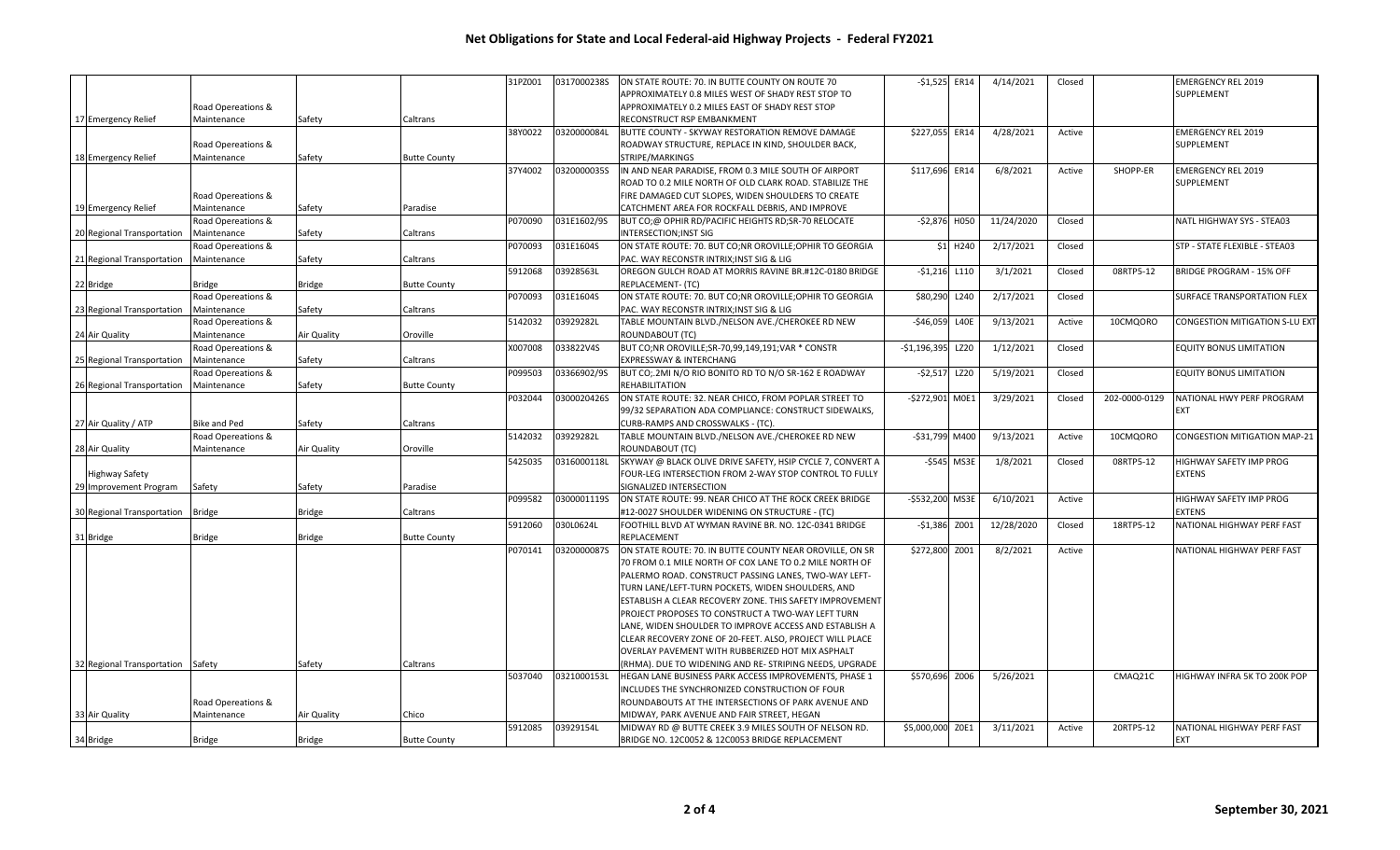|                            |                     |                    |                     | P099658 | 0314000101S | ON STATE ROUTE: 99. IN BUTTE COUNTY ABOUT 10 MILES NORTH   | \$8,007,500 ZOE2  |          | 11/5/2020 | Active | SHOPP BR  | NATIONAL HWY PERF EXM FAST         |
|----------------------------|---------------------|--------------------|---------------------|---------|-------------|------------------------------------------------------------|-------------------|----------|-----------|--------|-----------|------------------------------------|
|                            |                     |                    |                     |         |             | OF GRIDLEY FROM 0.3 MILE SOUTH TO 0.5 MILE NORTH OF        |                   |          |           |        |           | <b>EXT</b>                         |
| 35 Bridge                  | Safety              | Safety             | Caltrans            |         |             | NELSON AVENUE. CONSTRUCT BRIDGE AND ROADWAY, AND           |                   |          |           |        |           |                                    |
|                            |                     |                    |                     | P070132 | 0314000018S | ON STATE ROUTE: 70. IN BUTTE COUNTY, ABOUT 6 MILES NORTH   | $-$616,091$       | Z240     | 5/11/2021 | Closed |           | <b>SURFACE TRANSP BLOCK GRTS-</b>  |
|                            | Road Opereations &  | Road Opereations & |                     |         |             | OF OROVILLE, FROM ROUTE 191 TO WEST BRANCH FEATHER         |                   |          |           |        |           | <b>FLEX</b>                        |
| 36 Regional Transportation | Maintenance         | Maintenance        | <b>Butte County</b> |         |             | RIVER BRIDGE 12-0134 - HMA OVERLAY HMA OVERLAY- (TC)       |                   |          |           |        |           |                                    |
|                            |                     |                    |                     | 5912091 | 0300020628L | EAST RIO BONITO ROAD AT HAMILTON SLOUGH ~0.2 MI E. OF SR   | \$50,000 Z2E3     |          | 6/1/2021  | Active | 20RTP5-12 | STBG FAST OFF-SYS BRIDGE EXT       |
| 37 Bridge                  | Bridge              | Bridge             | <b>Butte County</b> |         |             | 99 - BR. #12C-0164 BRIDGE REPLACEMENT (TC)                 |                   |          |           |        |           |                                    |
|                            |                     |                    |                     | 5912093 | 0300020679L | EAST RIO BONITO RD AT SUTTER BUTTES CANAL 0.8 MI EAST OF   | \$50,000 Z2E3     |          | 6/3/2021  | Active | 20RTP5-12 | STBG FAST OFF-SYS BRIDGE EXT       |
| 38 Bridge                  | Bridge              | Bridge             | <b>Butte County</b> |         |             | SR99 - BR. #12C-0165 BRIDGE REPLACEMENT (TC)               |                   |          |           |        |           |                                    |
|                            |                     |                    |                     | 5912093 | 0300020679L | EAST RIO BONITO RD AT SUTTER BUTTES CANAL 0.8 MI EAST OF   | \$140,000 Z2E3    |          | 9/10/2021 | Active | 20RTP5-12 | STBG FAST OFF-SYS BRIDGE EXT       |
| 39 Bridge                  | Bridge              | Bridge             | <b>Butte County</b> |         |             | SR99 - BR. #12C-0165 BRIDGE REPLACEMENT (TC)               |                   |          |           |        |           |                                    |
|                            |                     |                    |                     | 5037037 | 0317000328L | THE ESPLANADE FROM 11TH AVE TO THE BIG CHICO CREEK         | \$1,005,000 Z3E2  |          | 11/6/2020 | Active | CMAQ16_01 | TRANS ALTERN 5-200K FAST EXT       |
|                            |                     |                    |                     |         |             | BRIDGE AND INCLUDES OLEANDER AVENUE BETWEEN MEMORIAL       |                   |          |           |        |           |                                    |
|                            |                     |                    |                     |         |             | AVE AND 10TH ST. ESPLANADE CORRIDOR SAFETY AND             |                   |          |           |        |           |                                    |
|                            |                     |                    |                     |         |             | ACCESSIBILITY IMPROVEMENT PROJECT INCLUDES VARIOUS NON-    |                   |          |           |        |           |                                    |
| 40 Air Quality / ATP       | Bike and Ped        | Air Quality        | Caltrans            |         |             | MOTORIZED "COMPLETE STREETS" IMPROVEMENTS (TC)             |                   |          |           |        |           |                                    |
|                            |                     |                    |                     | 5037026 | 0314000042L | SR32 BETWEEN SR99 AND FIR ST AND FIRST ST/HUMBOLDT RD      |                   | \$0 Z400 | 2/3/2021  | Closed | CMAQ13 3  | CONGESTION MITIGATION FAST         |
| 41 Air Quality             | <b>Bike and Ped</b> | Air Quality        | Chico               |         |             | SEE STATE COMMENTS SCREEN                                  |                   |          |           |        |           |                                    |
|                            | Road Opereations &  |                    |                     | 5142032 | 03929282L   | TABLE MOUNTAIN BLVD./NELSON AVE./CHEROKEE RD NEW           | $-$164,541$       | Z400     | 9/13/2021 | Active | 10CMQORO  | <b>CONGESTION MITIGATION FAST</b>  |
|                            |                     |                    |                     |         |             |                                                            |                   |          |           |        |           |                                    |
| 42 Air Quality             | Maintenance         | Air Quality        | Oroville            | 5037040 |             | ROUNDABOUT (TC)                                            |                   |          |           |        | CMAQ21C   | <b>CONGESTION MITIGAT FAST EXT</b> |
|                            |                     |                    |                     |         | 0321000153L | HEGAN LANE BUSINESS PARK ACCESS IMPROVEMENTS, PHASE 1      | \$400,418 Z40E    |          | 5/26/2021 |        |           |                                    |
|                            |                     |                    |                     |         |             | INCLUDES THE SYNCHRONIZED CONSTRUCTION OF FOUR             |                   |          |           |        |           |                                    |
|                            | Road Opereations &  |                    |                     |         |             | ROUNDABOUTS AT THE INTERSECTIONS OF PARK AVENUE AND        |                   |          |           |        |           |                                    |
| 43 Air Quality             | Maintenance         | Air Quality        | Chico               |         |             | MIDWAY, PARK AVENUE AND FAIR STREET, HEGAN                 |                   |          |           |        |           |                                    |
|                            |                     |                    |                     | 5912110 | 0317000250L | AUTREY LN. AND MONTE VISTA AVE. CONSTRUCT CURB, GUTTER,    | \$200,000 Z40E    |          | 6/23/2021 | Active | CMAQ16_03 | <b>CONGESTION MITIGAT FAST EXT</b> |
|                            |                     |                    |                     |         |             | SIDEWALK, AND CROSSING ENHANCEMENTS ALONG AUTREY LN.       |                   |          |           |        |           |                                    |
|                            |                     |                    |                     |         |             | AND MONTE VISTA AVE. IN LOCATIONS THAT DO NOT HAVE         |                   |          |           |        |           |                                    |
| 44 Air Quality / ATP       | <b>Bike and Ped</b> | Air Quality        | <b>Butte County</b> |         |             | EXISTING CURB, GUTTER, AND SIDEWALKS(TC)                   |                   |          |           |        |           |                                    |
|                            |                     |                    |                     | 5037040 | 0321000153L | HEGAN LANE BUSINESS PARK ACCESS IMPROVEMENTS, PHASE 1      | \$391,373 Z40E    |          | 8/18/2021 |        | CMAQ21C   | <b>CONGESTION MITIGAT FAST EXT</b> |
|                            |                     |                    |                     |         |             | INCLUDES THE SYNCHRONIZED CONSTRUCTION OF FOUR             |                   |          |           |        |           |                                    |
|                            | Road Opereations &  |                    |                     |         |             | ROUNDABOUTS AT THE INTERSECTIONS OF PARK AVENUE AND        |                   |          |           |        |           |                                    |
| 45 Air Quality             | Maintenance         | Air Quality        | Chico               |         |             | MIDWAY, PARK AVENUE AND FAIR STREET, HEGAN                 |                   |          |           |        |           |                                    |
|                            |                     |                    |                     | 5912110 | 0317000250L | AUTREY LN. AND MONTE VISTA AVE. CONSTRUCT CURB, GUTTER,    | \$150,000 Z40E    |          | 8/31/2021 | Active | CMAQ16 03 | CONGESTION MITIGAT FAST EXT        |
|                            |                     |                    |                     |         |             | SIDEWALK, AND CROSSING ENHANCEMENTS ALONG AUTREY LN.       |                   |          |           |        |           |                                    |
|                            |                     |                    |                     |         |             | AND MONTE VISTA AVE. IN LOCATIONS THAT DO NOT HAVE         |                   |          |           |        |           |                                    |
| 46 Air Quality / ATP       | <b>Bike and Ped</b> | Air Quality        | <b>Butte County</b> |         |             | EXISTING CURB, GUTTER, AND SIDEWALKS(TC)                   |                   |          |           |        |           |                                    |
|                            |                     |                    |                     | 5037040 | 0321000153L | HEGAN LANE BUSINESS PARK ACCESS IMPROVEMENTS, PHASE 1      | \$804,070 Z906    |          | 5/26/2021 |        | CMAQ21C   | HIGHWAY INFRA 5K TO 200K POP       |
|                            |                     |                    |                     |         |             | INCLUDES THE SYNCHRONIZED CONSTRUCTION OF FOUR             |                   |          |           |        |           |                                    |
|                            | Road Opereations &  |                    |                     |         |             | ROUNDABOUTS AT THE INTERSECTIONS OF PARK AVENUE AND        |                   |          |           |        |           |                                    |
| 47 Air Quality             | Maintenance         | Air Quality        | Chico               |         |             | MIDWAY, PARK AVENUE AND FAIR STREET, HEGAN                 |                   |          |           |        |           |                                    |
|                            |                     |                    |                     | 5037040 | 0321000153L | HEGAN LANE BUSINESS PARK ACCESS IMPROVEMENTS, PHASE 1      | \$233,443 Z911    |          | 5/26/2021 |        | CMAQ21C   | HIGHWAY INFRA 5K TO 200K POP       |
|                            |                     |                    |                     |         |             | INCLUDES THE SYNCHRONIZED CONSTRUCTION OF FOUR             |                   |          |           |        |           |                                    |
|                            | Road Opereations &  |                    |                     |         |             | ROUNDABOUTS AT THE INTERSECTIONS OF PARK AVENUE AND        |                   |          |           |        |           |                                    |
| 48 Air Quality             | Maintenance         | Air Quality        | Chico               |         |             | MIDWAY, PARK AVENUE AND FAIR STREET, HEGAN                 |                   |          |           |        |           |                                    |
|                            |                     |                    |                     | 5425035 | 0316000118L | SKYWAY @ BLACK OLIVE DRIVE SAFETY, HSIP CYCLE 7, CONVERT A | $-$ \$82,231 ZS30 |          | 1/8/2021  | Closed | 08RTP5-12 | HIGHWAY SAFETY IMP PROG FAST       |
| <b>Highway Safety</b>      | Road Opereations &  |                    |                     |         |             | FOUR-LEG INTERSECTION FROM 2-WAY STOP CONTROL TO FULLY     |                   |          |           |        |           |                                    |
| 49 Improvement Program     | Maintenance         | Safety             | Paradise            |         |             | SIGNALIZED INTERSECTION                                    |                   |          |           |        |           |                                    |
|                            |                     |                    |                     | 5912109 | 0317000123L | SKYWAY BETWEEN CHICO CITY LIMITS AND PARADISE TOWN         | -\$369,179 ZS30   |          | 3/4/2021  | Closed | 20RTP5-12 | HIGHWAY SAFETY IMP PROG FAST       |
|                            |                     |                    |                     |         |             | LIMITS AND COHASSET RD BETWEEN CHICO CITY LIMITS AND END   |                   |          |           |        |           |                                    |
|                            | Road Opereations &  |                    |                     |         |             | OF EXISTING GUARDRAIL NEAR JACK RABBIT FLAT RD. UPGRADE    |                   |          |           |        |           |                                    |
| 50 Regional Transportation | Maintenance         | Safety             | <b>Butte County</b> |         |             | EXISTING GUARDRAILS(TC)                                    |                   |          |           |        |           |                                    |
|                            |                     |                    |                     | 5037035 | 0317000125L | CITY OF CHICO AT THE INTERSECTION OF SR99 NB ON-OFF RAMP   | \$4,069,763 ZS3E  |          | 3/30/2021 | Active | 20RTP5-12 | HIGHWAY SFTY IMP PRG FAST EXT      |
|                            | Road Opereations &  |                    |                     |         |             | AT EATON ROAD AND HICKS LANE CONSTRUCT A 5 LEG             |                   |          |           |        |           |                                    |
| 51 Air Quality             | Maintenance         | Air Quality        | Chico               |         |             | ROUNDABOUT INTERSECTION WITH BIKE AND PEDESTRIAN           |                   |          |           |        |           |                                    |